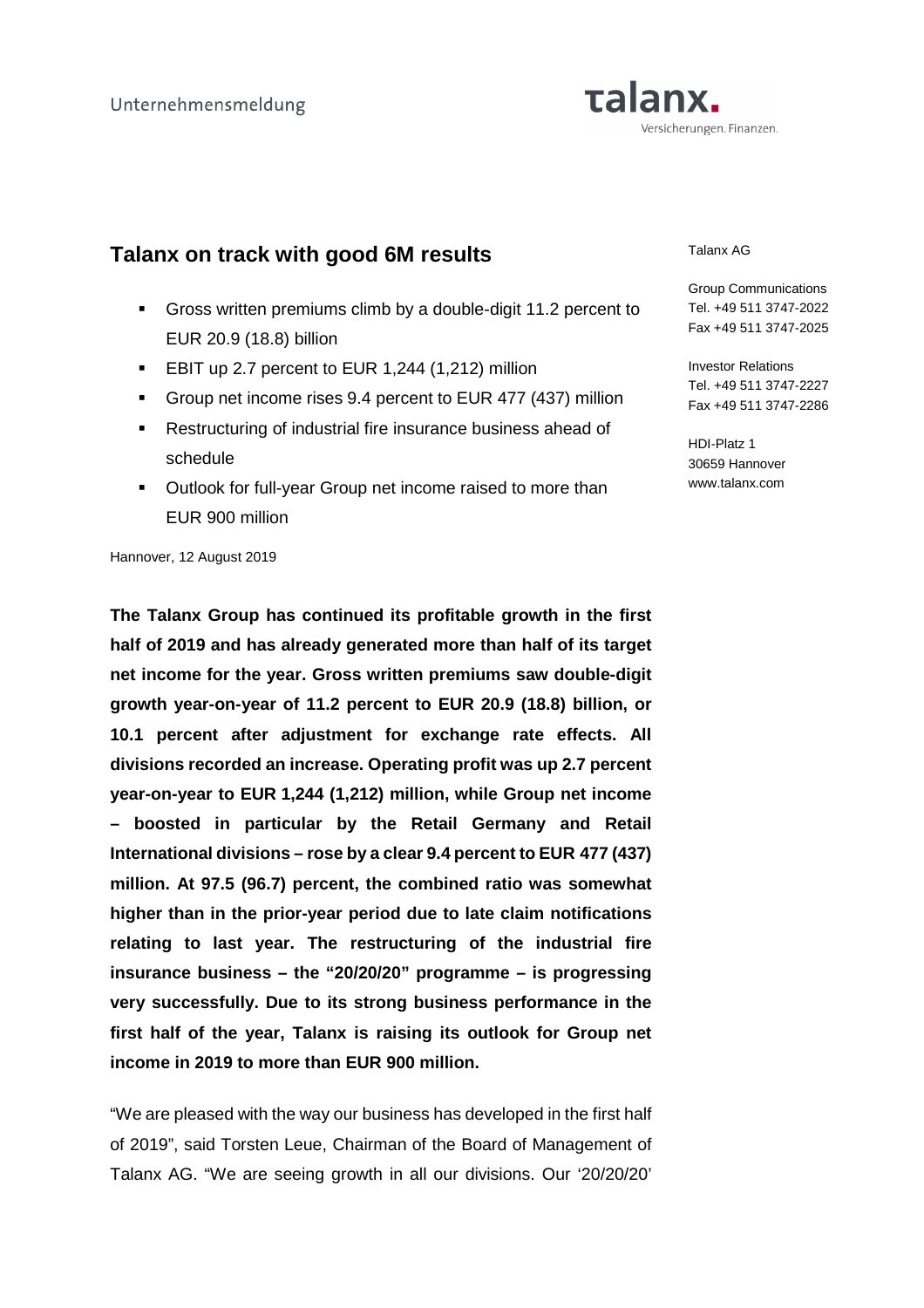

programme to restructure the industrial fire insurance business is having the desired effect and will be reflected in a steady improvement of our results going forward. In addition to the Retail Germany and Retail International divisions, our Reinsurance operations also continued their successful development. I am confident that we will reach our new target for Group net income in full-year 2019 of more than EUR 900 million."

At EUR 308 (241) million, losses from natural disasters and other large losses for the first half of the year were higher than in the prior-year period, although still well within the pro rata large loss budget of EUR 527 million at Group level. Reinsurance accounted for large losses of EUR 141 (93) million. With large losses of EUR 167 (148) million the pro rata large loss budget for primary insurance was slightly exceeded. The combined ratio at Group level increased slightly to 97.5 (96.7) percent, but still remained at a profitable level.

The underwriting result improved by 5.5 percent to EUR –708 (–748) million. Higher loss expenditures were more than offset by the strong result generated by the Life Insurance segment in Germany. Net investment income was almost on a par with the previous year at EUR 1,986 (2,007) million and a net return on investment of 3.3 (3.5) percent. Operating profit grew by 2.7 percent to EUR 1,244 (1,212) million. Group net income climbed 9.4 percent to EUR 477 (437) million. Excluding transitional measures, the Solvency II ratio as at 30 June 2019 was a comfortable 203 (March 31 2018: 204) percent, above the target range of between 150 and 200 percent.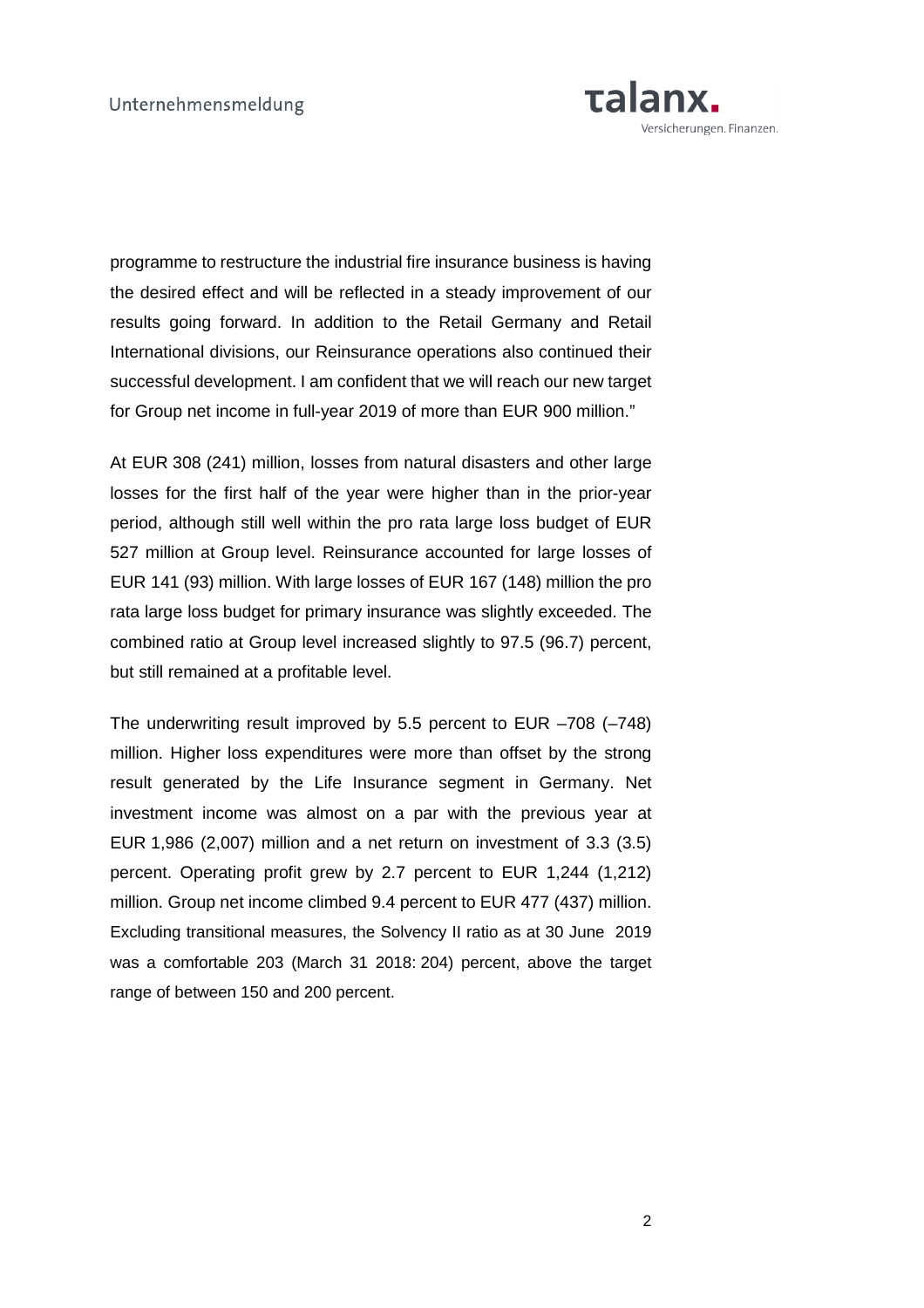

### Second quarter: Strong improvement in Group net income

In the second quarter, gross written premiums rose to EUR 9.1 (8.2) billion, a double-digit increase of 11.6 percent. The underwriting result deteriorated to EUR –350 (–318) million. The main reason for this was the late claim notification for Typhoon "Jebi" in the Property/Casualty Reinsurance segment (EUR 54 million), which passed across Japan in September 2018. The combined ratio increased to 98.1 (96.5) percent, while net investment income rose 5.6 percent to EUR 998 (944) million. Operating profit grew by 1.3 percent to EUR 628 (620) million and Group net income climbed by a double-digit 10.8 percent to EUR 242 (219) million.

# **Industrial Lines: Restructuring of fire insurance business is bearing fruit**

Gross written premiums in the Industrial Lines Division rose by 20.2 percent to EUR 3.5 (2.9) billion. Adjusted for exchange rate effects, growth amounted to 18.7 percent. The rise is largely attributable to HDI Global Specialty SE, which since beginning of 2019 is included in the consolidated financial statements for this division.

The underwriting result amounted to EUR –32 (–28) million. Loss expenditure remained somewhat in excess of the budgeted figure in the first quarter due to additions to reserves for a large loss dating from the previous year. Additionally, Storm "Jörn" in Germany and a ship fire in Singapore negatively impacted results in the second quarter. In contrast, the "20/20/20" programme had positive effects. Implementation of the restructuring programme for the fire insurance business, which was launched last year, is running ahead of schedule and continuing in the second half of the year. Further positive effects on profitability will be seen during the rest of the year, but the frequency loss ratio has already declined in the property insurance business. The combined ratio was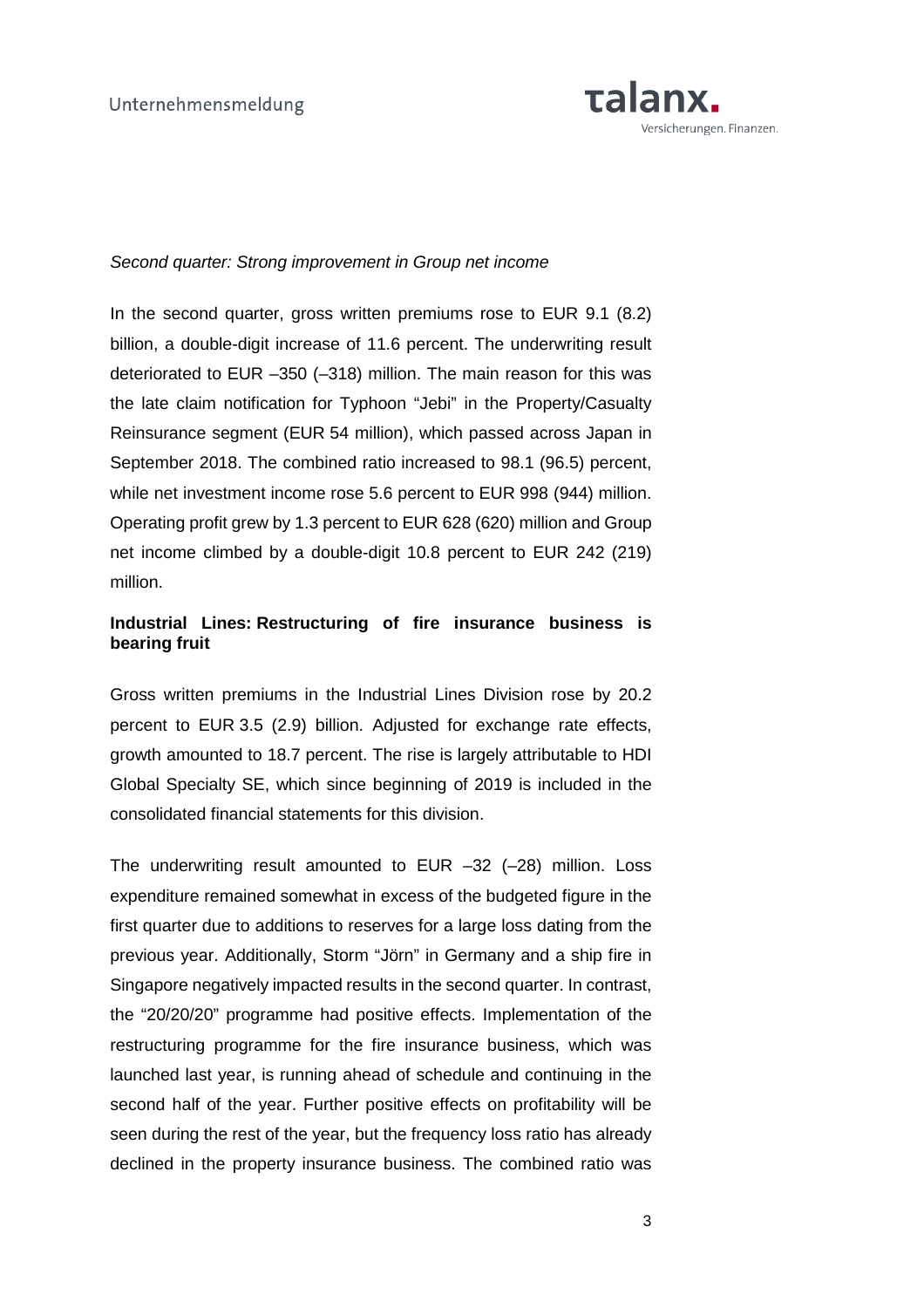

stable at 102.3 (102.3) percent. The Industrial Lines Division is expecting a more or less balanced underwriting result in 2019.

Net investment income increased to EUR 133 (124) million. Operating profit declined to EUR 69 (78) million. The segment contributed EUR 42 (53) million to Group net income.

## Second quarter: Improved operating profit

In the second quarter, gross written premiums increased by 39.8 percent year-on-year to EUR 1.2 (0.8) billion. Adjusted for exchange rate effects, growth amounted to 38.3 percent. The underwriting result improved by 6.5 percent to EUR –14 (–15) million. The combined ratio fell from 102.3 to 101.9 percent, reflecting the positive trend from the change programme of the fire insurance business. Net investment income increased to EUR 62 (56) million. Operating profit rose to EUR 33 (27) million, although the contribution to Group net income declined to EUR 19 (22) million due to a higher tax rate.

## **Retail Germany: Strong growth in operating profit**

The Retail Germany Division remained on its highly positive trajectory in the first half of the year. Gross written premiums rose year-on-year to EUR 3,327 (3,263) million, with growth being seen in both the property/casualty and the life insurance businesses. Thanks to this strong performance operating profit rose by 42.6 percent to EUR 125 (88) million and the contribution made by the division to Group net income climbed to EUR 72 (50) million.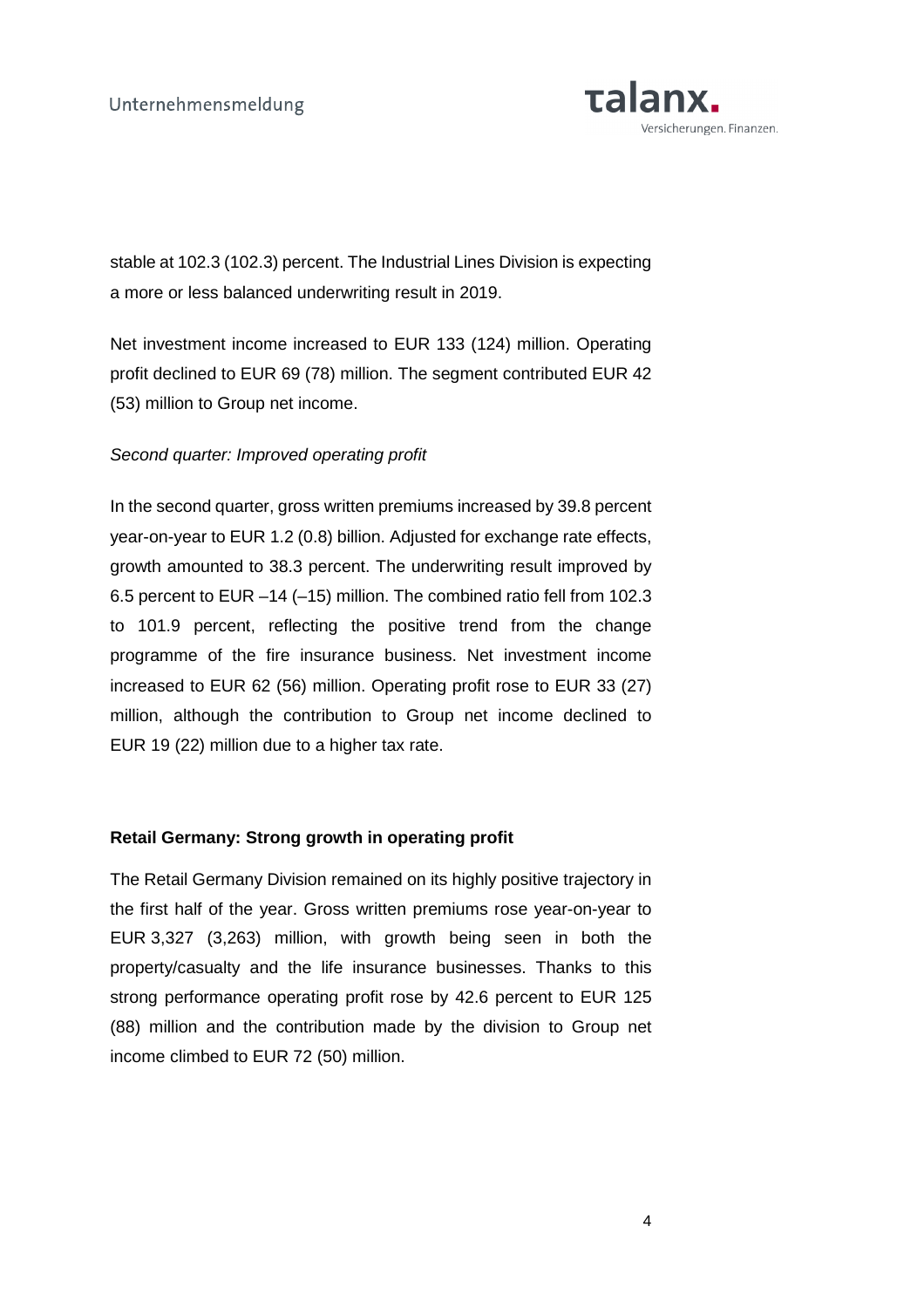

# Property/Casualty Insurance segment: Clear growth in corporate business

Gross written premiums in the Property/Casualty Insurance segment rose by 2.0 percent to EUR 1,042 (1,022) million due primarily to an increase in the business with SMEs and freelance professionals. The underwriting result improved by 31.2 percent to EUR 10 (8) million. Profitable growth in the third-party liability, accident and property insurance areas had a positive effect here. By contrast, the negative impact of natural disasters and large loss events such as Storm "Jörn" increased slightly.

The combined ratio improved by 0.3 percentage points to 98.7 (99.0) percent despite this and despite early IT investments made as part of the "KuRS" programme. Adjusted for these investments, the combined ratio as at 30 June 2019 was 96.3 (96.7) percent. Net investment income rose year-on-year to EUR 55 (44) million. Operating profit climbed to EUR 54 (40) million, due among other things to the improvement in net investment income.

## Second quarter: Improved combined ratio

In the second quarter, gross written premiums rose by 7.6 percent to EUR 260 (242) million. The underwriting result increased to EUR 7 (5) million and the combined ratio improved to 98.1 (98.9) percent. Adjusted for the costs associated with the "KuRS" modernisation programme, the combined ratio was 96.4 (96.0) percent. This was largely due to the higher losses from Storm "Jörn". Net investment income improved by 9.7 percent to EUR 26 (23) million. Operating profit rose to EUR 25 (22) million.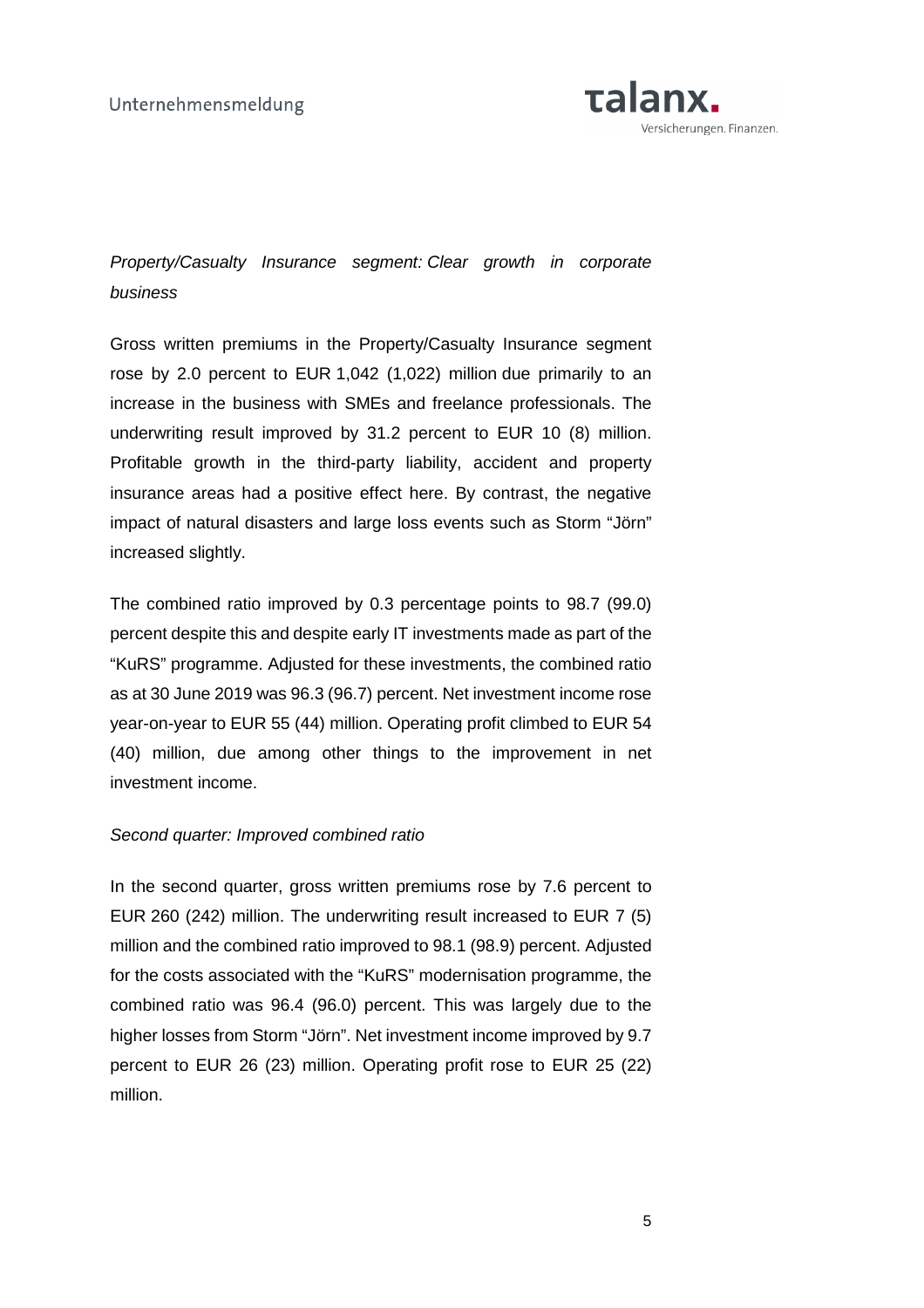

### Life Insurance segment: Lower contributions to the ZZR

Premium income in the Life Insurance segment rose by an encouraging 2 percent to EUR 2.3 (2.2) billion. Single premiums rose by 13.2 percent or EUR 89 million, largely as a result of the sale of capital-efficient products. New business in the area of life insurance products – measured using the annual premium equivalent (APE), the international standard – rose from EUR 195 million to EUR 205 million. The underwriting result improved to EUR –664 (–858) million. The main factors influencing this item continue to be the calculation of discounts on the technical provisions and policyholder participation in net investment income. Net investment income was impacted by a significant reduction of realised gains, due to the change in the way the Zinszusatzreserve (ZZR; additional interest reserve) is calculated that was mandated by the Federal Ministry of Finance. The item declined by 18.3 percent year-on-year to EUR 753 (922) million. Operating profit improved to EUR 71 (48) million.

## Second quarter: Clear improvement in operating profit

In the second quarter, gross written premiums in the Life Insurance segment rose by 2.6 percent to EUR 1.18 (1.15) billion. The underwriting result improved to EUR –303 (–391) million. Net investment income fell to EUR 353 (433) million, largely due to the recognition of lower hidden reserves. The rise in operating profit to EUR 40 (28) million was primarily the result of a positive one-off effect.

#### **Retail International: Strong premium growth**

Gross written premiums in the Retail International Division rose by 6.5 percent year-on-year to EUR 3.2 (3.0) billion. Adjusted for exchange rate effects, growth amounted to 9.2 percent. Premium volumes increased in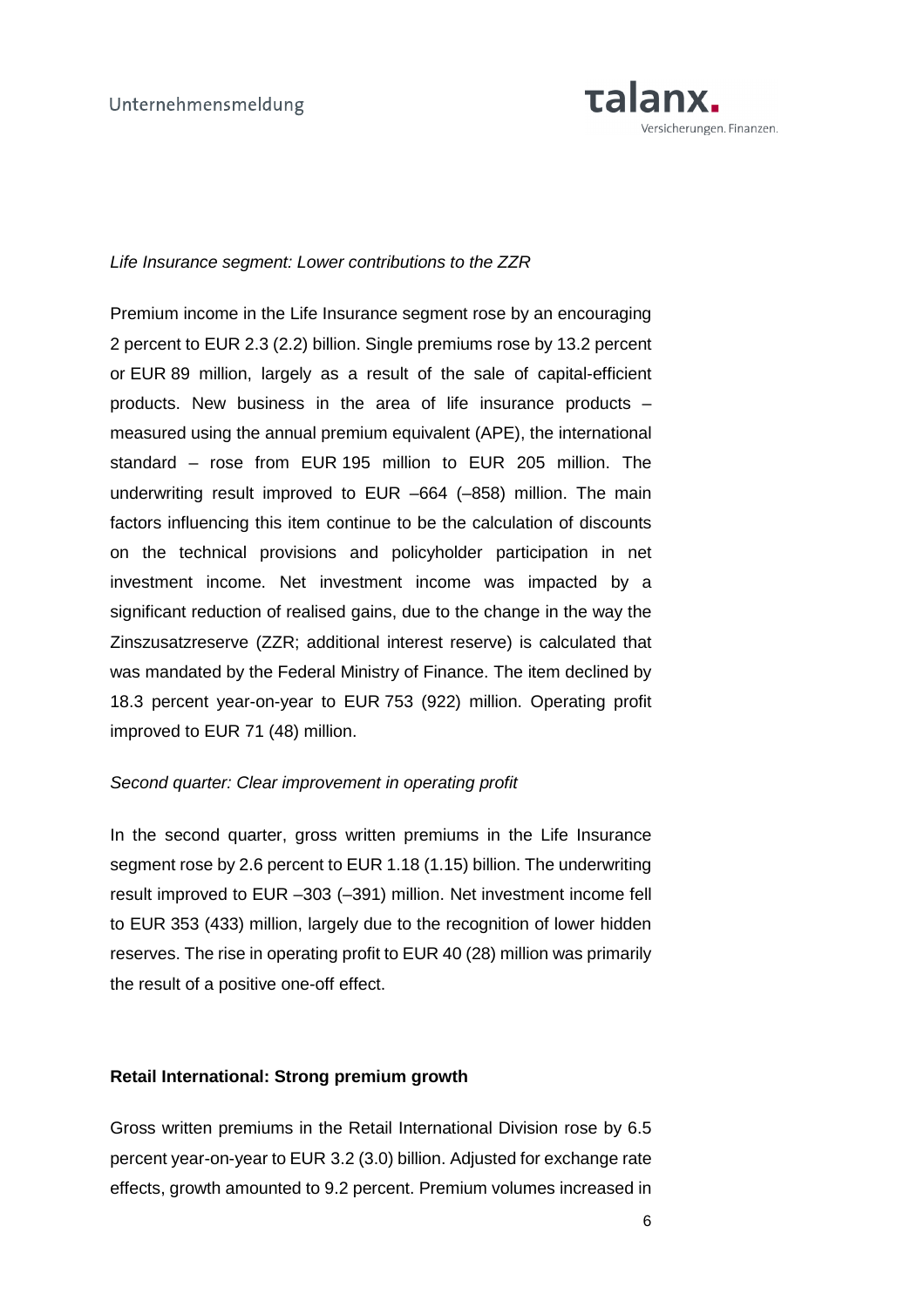

both of the two target regions of Europe and Latin America. In Europe (+7.1 percent), growth was mainly due to the increase in the life insurance business in Italy, the non-life and life businesses of our Warta entities in Poland and a sharp rise (+58 percent) in motor vehicle premiums in Turkey. In Latin America (+6.2 percent), the rise in premium income was largely the result of higher motor vehicle premiums in Mexico.

The underwriting result amounted to EUR 24 (33) million. At EUR 95.2 (94.6) percent, the combined ratio remained at the sound level seen in the previous year. Net investment income grew by 8.7 percent to EUR 189 (174) million. Operating profit rose by 6.2 percent year-on-year to EUR 146 (138) million. The contribution made by the division to Group net income was 2.6 percent higher, at EUR 85 (83) million.

## Second quarter: Stable contribution to earnings

In the second quarter, gross written premiums rose by 4.8 percent to EUR 1.54 (1.47) billion. The underwriting result declined to EUR 9 (18) million. The combined ratio increased to 95.6 (94.2) percent due to a change in internal cost allocation. Net investment income increased to EUR 97 (82) million, while an 8.1 percent rise in operating profit to EUR 73 (68) million was recorded. The division's contribution to Group net income rose to EUR 43 (42) million.

## **Reinsurance lifts contribution to Group net income**

The Reinsurance Division grew encouragingly in the first half of the year. Gross written premiums rose by 17 percent to EUR 11.7 (10.0) billion. Operating profit was EUR 943 (917) million and the contribution to Group net income was EUR 329 (281) million.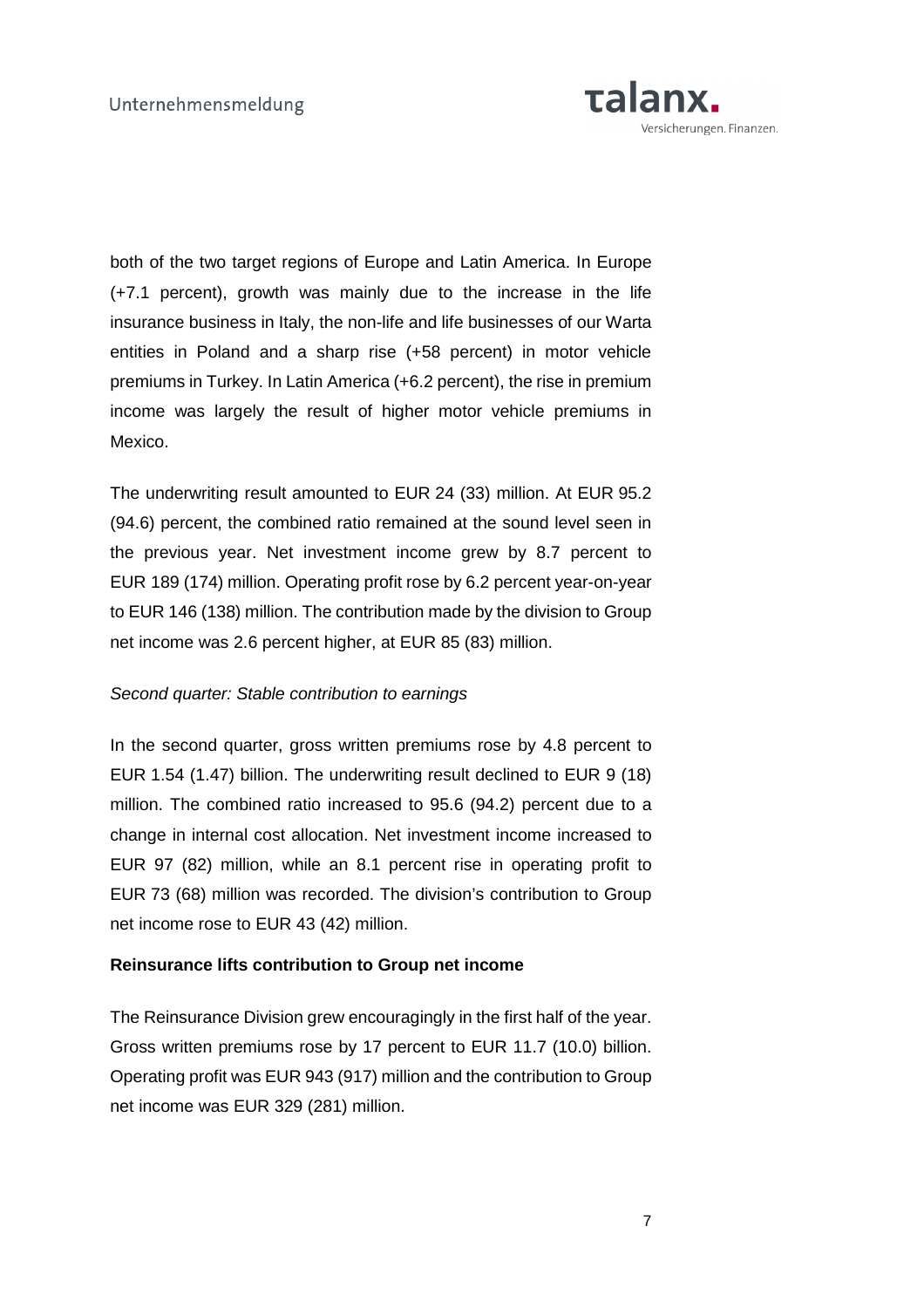

## Property/Casualty Reinsurance segment: Strong premium growth

Gross written premiums increased by 21.3 percent year-on-year to EUR 7.8 (6.5) billion in the first half of the year. Adjusted for exchange rate effects, growth amounted to 18.4 percent. At EUR 141 (93) million, net large losses were up on the comparative period, but substantially lower than the pro rata large loss budget figure of EUR 370 million. Key losses included the explosion at a refinery in Philadelphia in June (EUR 46 million), the floods in Queensland, Australia (EUR 26 million) and the late claim notification for Typhoon "Jebi". The underwriting result declined to EUR 174 (206) million. The combined ratio was 96.7 (95.7) percent. Net investment income fell by 1.7 percent to EUR 508 (517) million. Operating profit amounted to EUR 662 (704) million.

In the second quarter, gross written premiums rose by 19.5 percent to EUR 3.5 (2.9) billion. The underwriting result declined to EUR 61 (115) million. The combined ratio was 97.6 (95.5) percent. Net investment income improved by 9.2 percent to EUR 266 (243) million. Operating profit fell by 10.7 percent to EUR 322 (360) million.

## Life/Health Reinsurance: Strong rise in operating profit

Premium income in the Life/Health Reinsurance segment rose by 9.3 percent in the first half of the year to EUR 3.8 (3.5) billion. Adjusted for exchange rate effects, gross written premiums increased by 7.4 percent. The underwriting result fell to EUR –210 (–108) million. Net investment income rose to EUR 364 (239) million, partly due to a positive one-off effect of EUR 100 million from the release of hidden reserves related to the restructuring of the shareholding in Viridium. Operating profit increased by 32.6 percent to EUR 282 (213) million.

In the second quarter, gross written premiums rose by 6.6 percent to EUR 1.87 (1.75) billion. The underwriting result fell to EUR –102 (–53)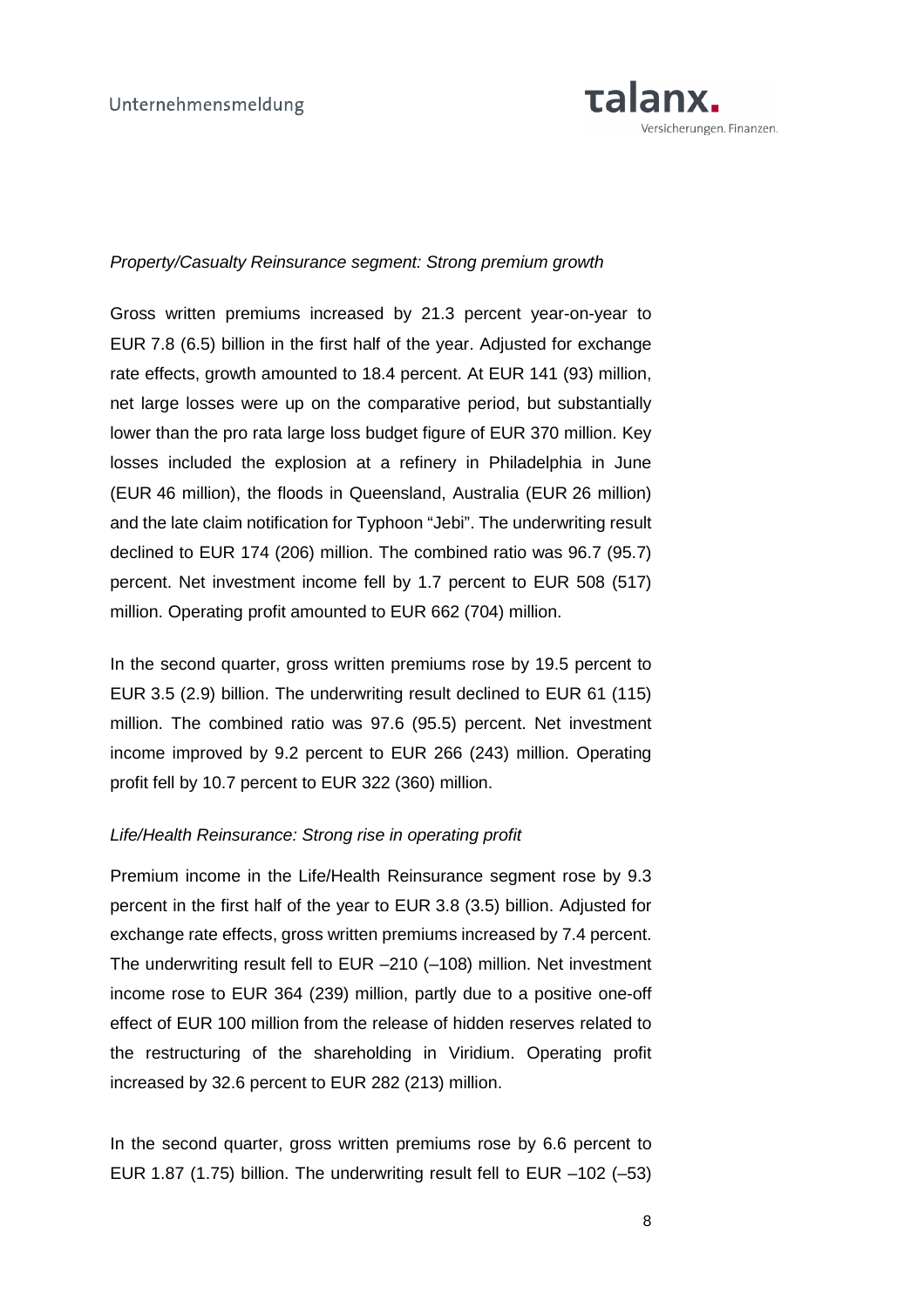

million. Net investment income increased to EUR 202 (116) million. Operating profit improved substantially to EUR 169 (121) million.

# **Outlook for 2019 Group net income lifted to more than EUR 900 million**

Net income has performed well in the year to date. In addition, the Life/Health Reinsurance segment recorded extraordinary income in the second quarter from the release of hidden reserves in connection with the restructuring of the shareholding in the Viridium Group. Thanks to its shareholding in Hannover Re, the move boosted Talanx Group's net income by roughly EUR 50 million in the first half of the year. Against this backdrop, Talanx is lifting its outlook for Group net income to more than EUR 900 million. In line with this, the return on equity is expected to be in excess of 9.5 percent, while a net IFRS return on investment of more than 2.7 percent is forecast. Talanx is confirming the other forecasts for 2019 that were published in autumn last year. For example, the Group is expecting gross written premiums to rise by roughly 4 percent in the current financial year after adjustment for exchange rate effects.

The earnings target assumes that any large losses will be within the expected range and that there is no turbulence on the currency and capital markets. Talanx's goal remains to distribute between 35 percent and 45 percent of Group net income, and at the least the same amount as the previous year, as a dividend.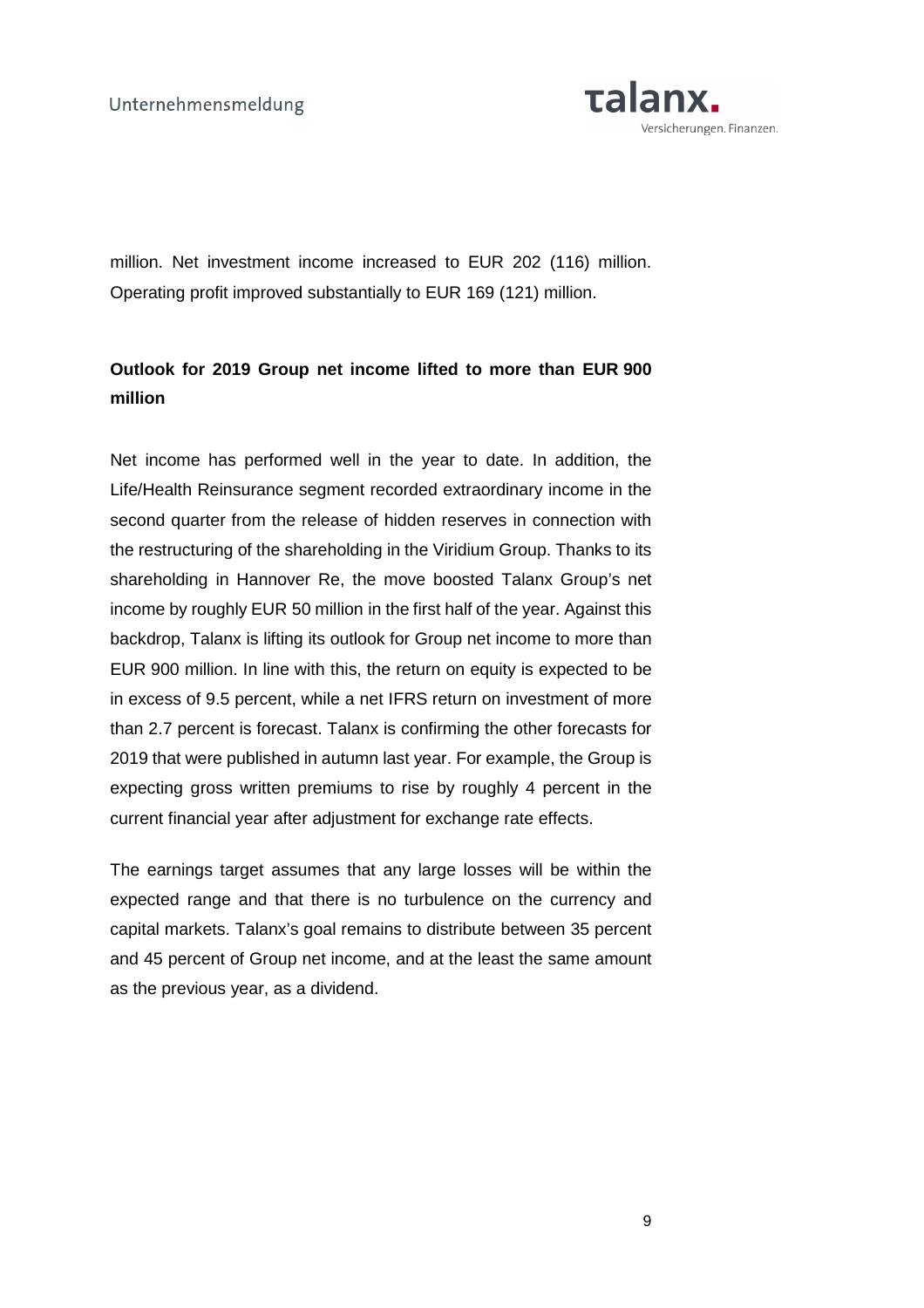

## **Key data from the Talanx Group income statement for H1 2019, consolidated (IFRS)**

| <b>EUR</b> million                                                                                          | 6M 2019 | 6M 2018 | $+/-$       |
|-------------------------------------------------------------------------------------------------------------|---------|---------|-------------|
| Gross written premiums                                                                                      | 20,864  | 18,760  | $+11.2%$    |
| Net premiums earned                                                                                         | 15,917  | 14,435  | $+10.3%$    |
| Combined ratio for property/casualty<br>primary insurance and property/casualty<br>reinsurance <sup>1</sup> | 97.5%   | 96.7%   | $+0.8%$ pts |
| Net investment income                                                                                       | 1,986   | 2,007   | $-1.1%$     |
| Operating profit (EBIT)                                                                                     | 1,244   | 1,212   | $+2.7%$     |
| Group net income (after non-controlling<br>interests)                                                       | 477     | 437     | $+9.4%$     |
| Return on equity <sup>2</sup>                                                                               | 10.4%   | 10.0%   | $+0.4%$ pts |

## **Key data from the Talanx Group income statement for Q2 2019, consolidated (IFRS)**

| <b>EUR million</b>                                                                                          | Q2 2019 | Q2 2018 | $+/-$        |
|-------------------------------------------------------------------------------------------------------------|---------|---------|--------------|
| Gross written premiums                                                                                      | 9,148   | 8,200   | $+11.6%$     |
| Net premiums earned                                                                                         | 8,075   | 7,446   | $+8.4%$      |
| Combined ratio for property/casualty<br>primary insurance and property/casualty<br>reinsurance <sup>1</sup> | 98.1%   | 96.5%   | $+1.6%$ pts  |
| Net investment income                                                                                       | 998     | 944     | $+5.6%$      |
| Operating profit (EBIT)                                                                                     | 628     | 620     | $+1.3%$      |
| Group net income (after non-controlling<br>interests)                                                       | 242     | 219     | $+10.8%$     |
| Return on equity <sup>2</sup>                                                                               | 10.1%   | 10.1%   | $+0.0\%$ pts |

1) Including net interest income on funds withheld and contract deposits.

2) The ratio of annualised net income for the reporting period excluding non-controlling interests to average shareholders' equity excluding non-controlling interests.

For the full documents relating to the interim report, see: http://www.talanx.com/investor-relations/presentations-andevents/disclosure/2019.aspx?sc\_lang=de-DE

http://www.talanx.com/investor-relations/presentations-andevents/disclosure/2019.aspx?sc\_lang=en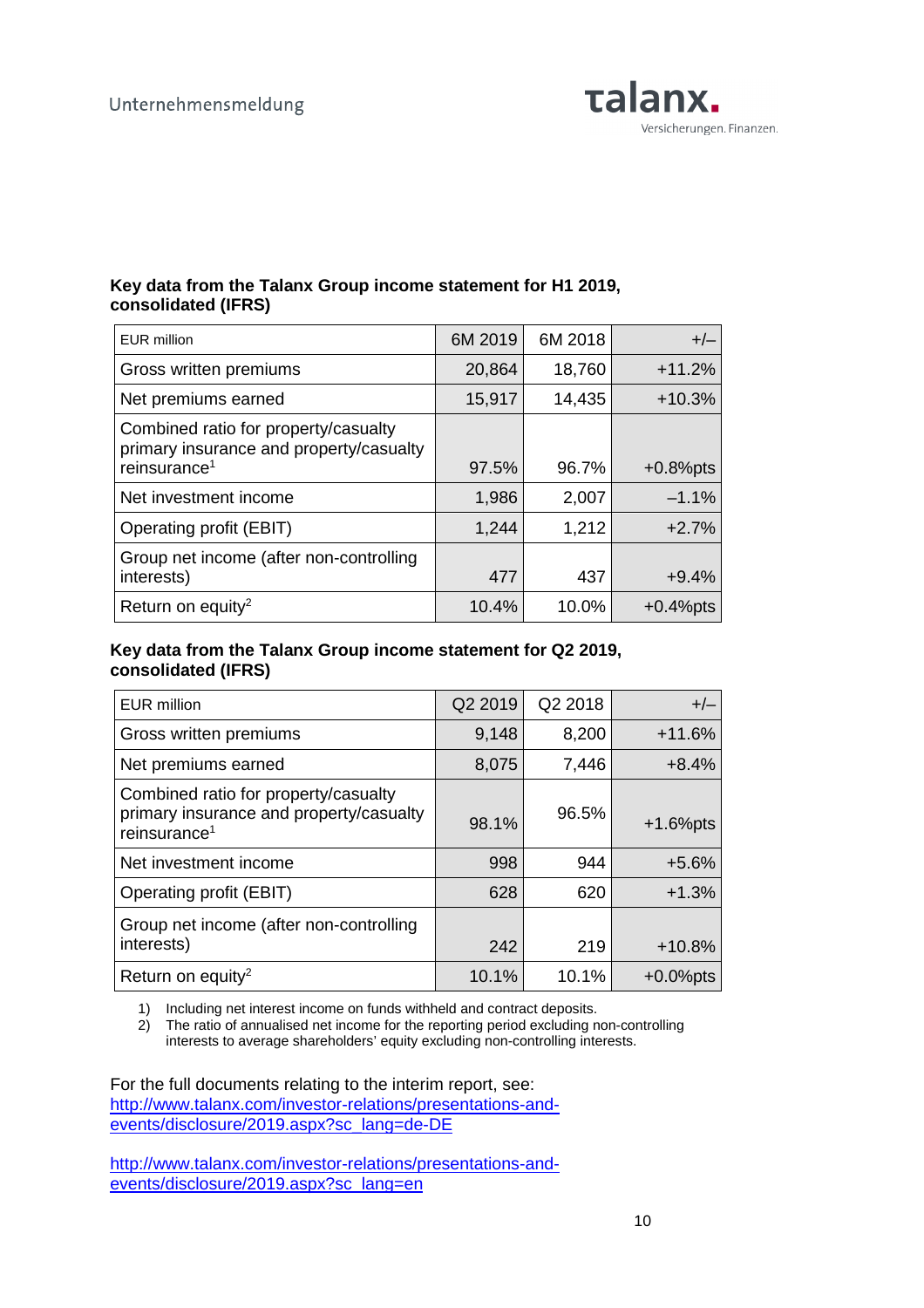

## Financial calendar: http://www.talanx.com/investor-relations/finanzkalender/termine.aspx

#### **About Talanx**

With premium income of EUR 34.9 billion (2018) and about 20,000 employees, Talanx is one of the major European insurance groups. The Hannover-based Group is active in more than 150 countries. Talanx operates as a multi-brand provider with a focus on B2B insurance. Under the HDI brand, which can look back on more than 100 years of tradition, Talanx operates both in Germany and abroad in industrial insurance as well as retail business. Further Group brands include Hannover Re, one of the world's leading reinsurers, Targo insurers, PB insurers and neue leben, the latter all specialised in bancassurance, as well as the Polish insurer Warta. Ampega is one of the top asset management companies in Germany and manages the assets of the Talanx Group. It is also an experienced provider of solutions for non-group institutional investors. The rating agency Standard & Poor's has given the Talanx Primary Group a financial strength rating of A+/stable (strong) and the Hannover Re Group one of AA–/ stable (very strong). Talanx AG is listed on the Frankfurt Stock Exchange in the SDAX as well as on the stock exchanges in Hannover and Warsaw (ISIN: DE000TLX1005, German Securities Code: TLX100, Polish Securities Code: TNX).

You can find additional information by going to www.talanx.com.

Follow us on Twitter: twitter.com/talanx\_en.

Current photographs and company logos are available at http://mediathek.talanx.de.

| Andreas Krosta     | Tel.: Tel | +49 511-3747-2020                  |
|--------------------|-----------|------------------------------------|
|                    |           | E-Mail: andreas.krosta@talanx.com  |
| Dr Kerstin Bartels | Tel.: Tel | +49 511-3747-2211                  |
|                    |           | E-Mail: kerstin.bartels@talanx.com |
| Dr Anton Notz      | Tel.: Tel | +49 511-3747-2094                  |
|                    |           | E-Mail: anton.notz@talanx.com      |

#### For **media enquiries** please contact: